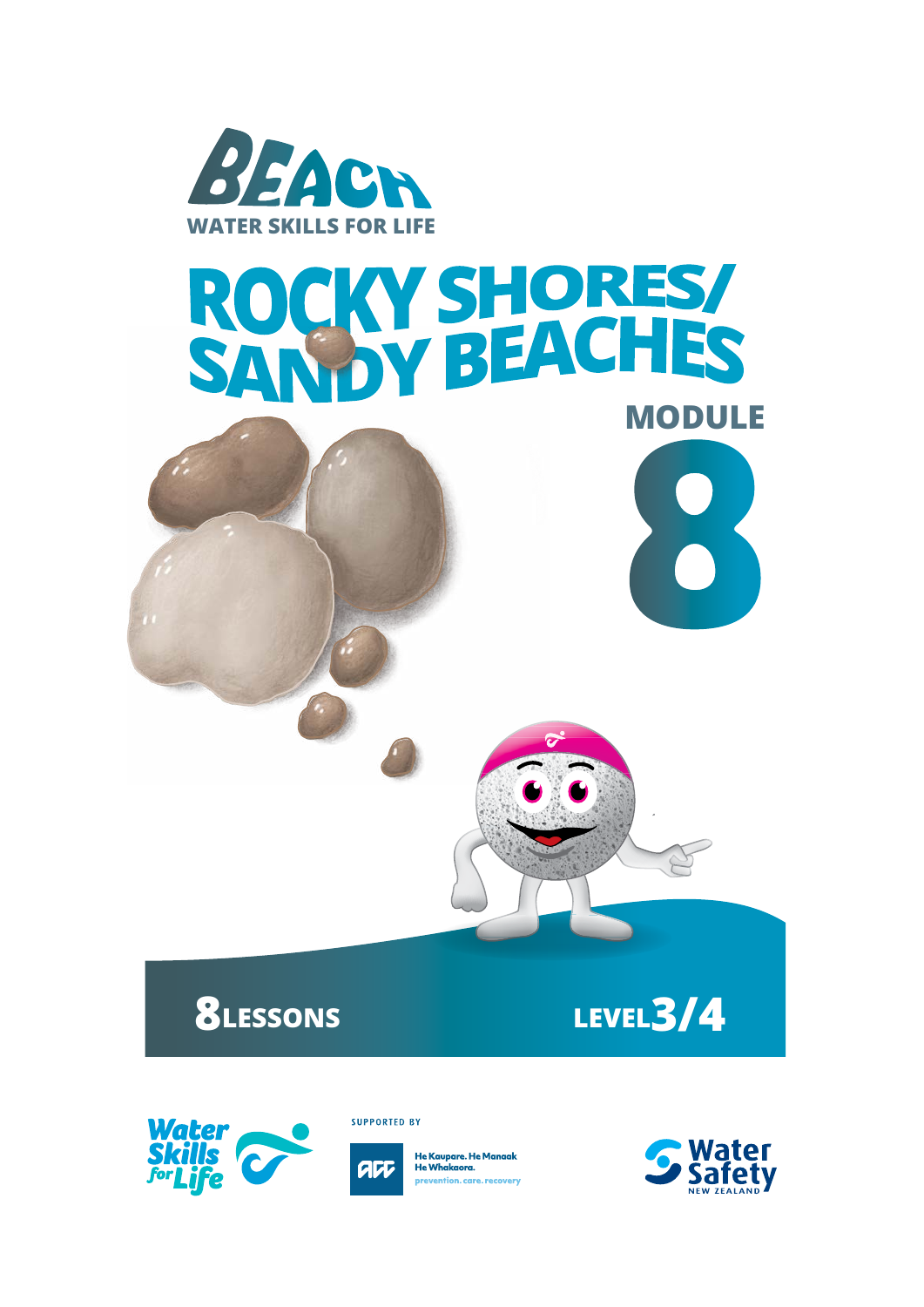



#### **DESCRIPTION**

**We participate in many different activities around the coastlines of our homes. Within these environments lie many dangers that we need to understand. The aim of this module is to learn about and understand the many dangers posed by these environments as well as understanding and practicing the safety knowledge associated with each area.** 

#### **ACHIEVEMENT OBJECTIVES**

#### **Level 3**

**Level 4**

**Personal Health and Physical Development Safety and Risk Management:** Students will identify risk and their causes and describe safe practice to manage these.

#### **Movement Concepts and Motor Skills**

**Science and Technology:** Students will participate in and describe how their body responds to regular and vigorous physical activity in a range of environments i.e. Hypothermia.

**Healthy Communities and Environment Rights, responsibilities, and law:** Students will research and describe current health and safety guidelines and practices in their school and take action to enhance their effectiveness (i.e. water safety rules, how to recognise a rip or hypothermia).

#### **Personal Health and Physical Development**

**Safety and Risk Management:** Students will access and use information to make and action safe choices in a range of contexts

#### **Movement Concepts and Motor Skills**

**Science and Technology:** Students will experience and demonstrate how science, technology, and the environment influence the selection and use of equipment in a variety of settings (i.e. tides, waves, wetsuits, life jackets).

#### **Healthy Communities and Environment**

**Healthy Communities and Environment Rights, Responsibilities, and Laws:** Students will specify individual responsibility and take collective action for the care and safety of other people in their school and in the wider community.



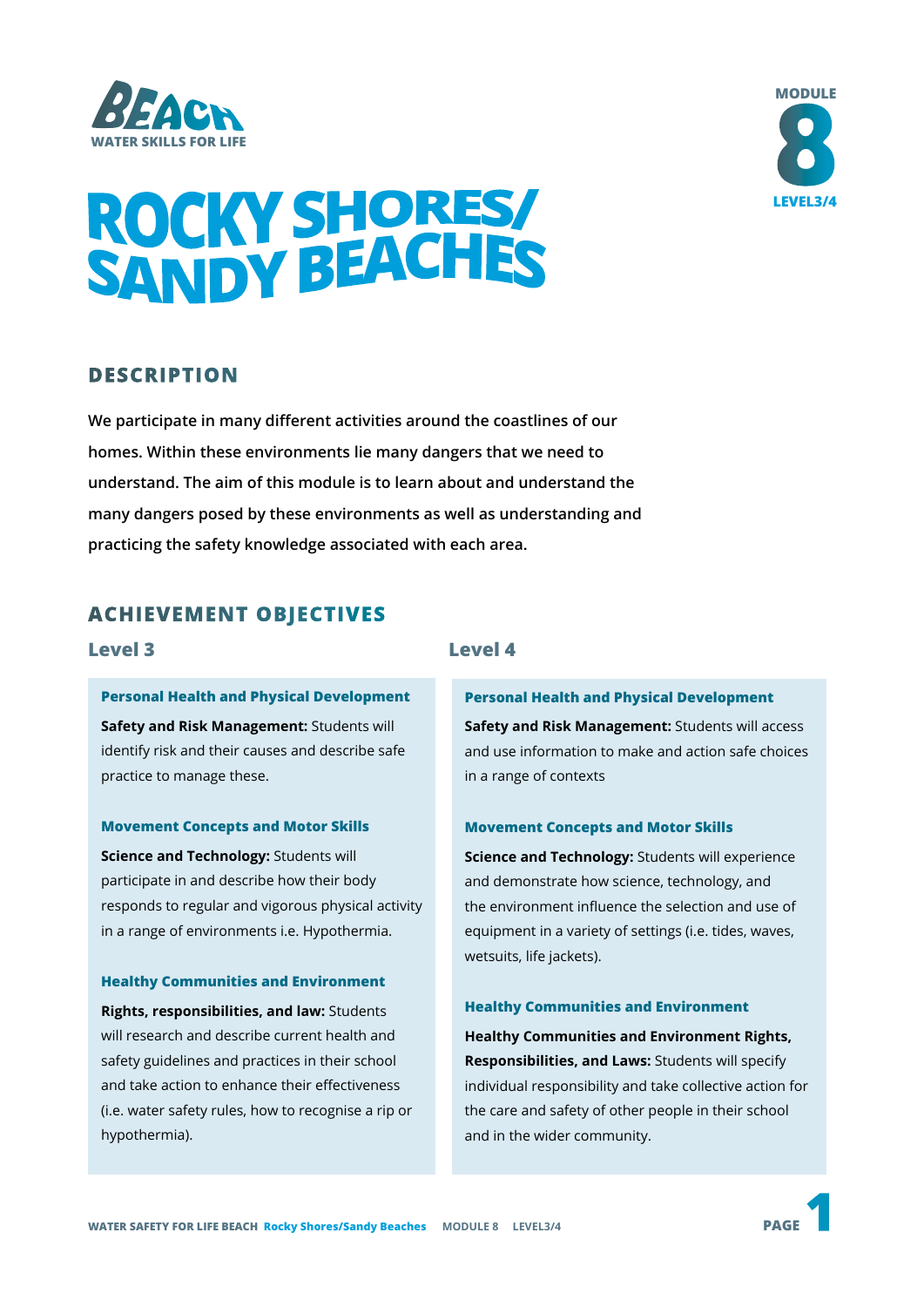#### **LEARNING INTENTION**

- Investigate and describe New Zealand lifestyle factors that contribute to hazards and dangers at the beach
- Learn/develop strategies they can use to understand and minimize these dangers
- Read basic weather and wind maps

### **SUCCESS CRITERIA**

#### **Students can**

- Conduct an inquiry into hazards and dangers that occur in the beach environment and find/develop possible safety practices to prepare for these
- Use the metservice app/website to identify the weather/wind for the coming days

#### **KEY COMPETENCIES**

#### **Participating and Contributing:**

• Gaining understanding, being actively involved, and contributing within a group

#### **Managing Self:**

- Take responsibility for own learning
- Manage time effectively to complete inquiry learning process

#### **Thinking:**

- Connect prior experiences with new knowledge
- Think critically about strategies that can be used to minimise a hazard/danger at the beach

#### **RESOURCES**

• Enlarged picture of the local beach, A4 sized Venn Diagrams (1 between two students), **[Metservice](https://www.metservice.com/national)  [Weather Website](https://www.metservice.com/national)**/App, internet, devices such as iPads or Chromebooks, presentation tools

#### **ASSESSMENT ACTIVITIES**

• Create a presentation about an identified hazard/ danger that can occur in a beach environment and identify strategies to minimise these

#### **Using language, symbols and texts:**

- Create a presentation to inform others about a hazard/ danger at the beach and strategies to minimise risk
- Create a resource that others can use to learn about the dangers posed in the beach environment
- Use online tools such as the metservice website to assist with making safe choices when planning a beach trip

#### **Relating to others:**

• Work in pairs and groups to conduct an inquiry



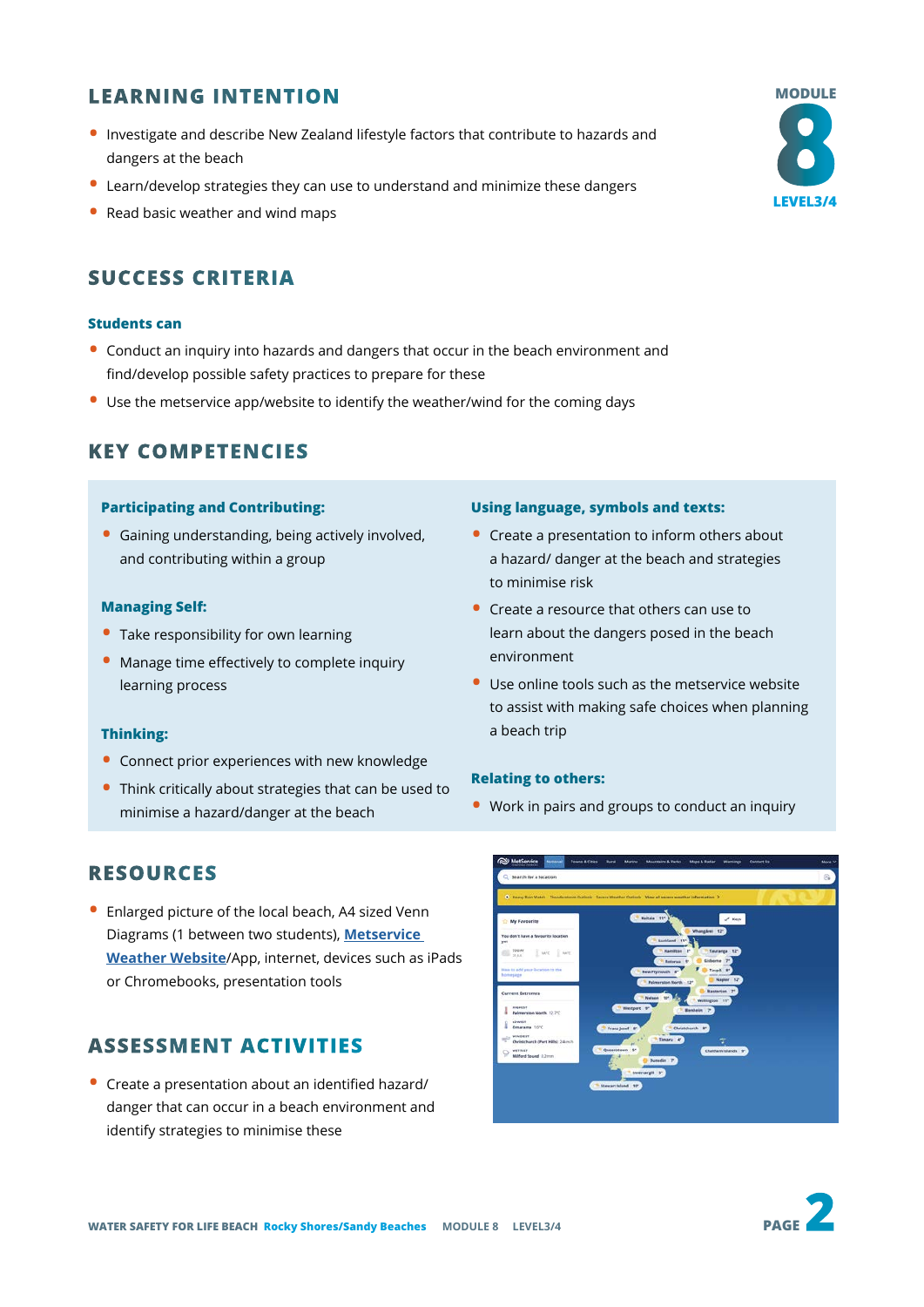#### **LESSON**



## **1 Tuning In**

**Show students** an **[enlarged picture](https://docs.google.com/document/d/e/2PACX-1vQ12r1rX6H2rpZWLk1lGxhtbl88jQ3M5Aqy-M-l7eW0bzb0tUXggZ-vogLBuFObUWUDyzHPTmvaSPPr/pub)** of a beach local to them which has a rocky shore/sandy beach. Facilitate a class discussion using the following questions as a guide to elicit students' prior knowledge about the activities they do in this environment.

- What do they do in this environment?
- What have they seen others do in this environment?
- What are the dangers that they know of?
- What have their family taught them about the hazards/dangers of this environment?
- Have they experienced these hazards/dangers?
- If they had experienced these hazards/dangers, what did they do?
- What are some of the strategies that they used to keep safe?

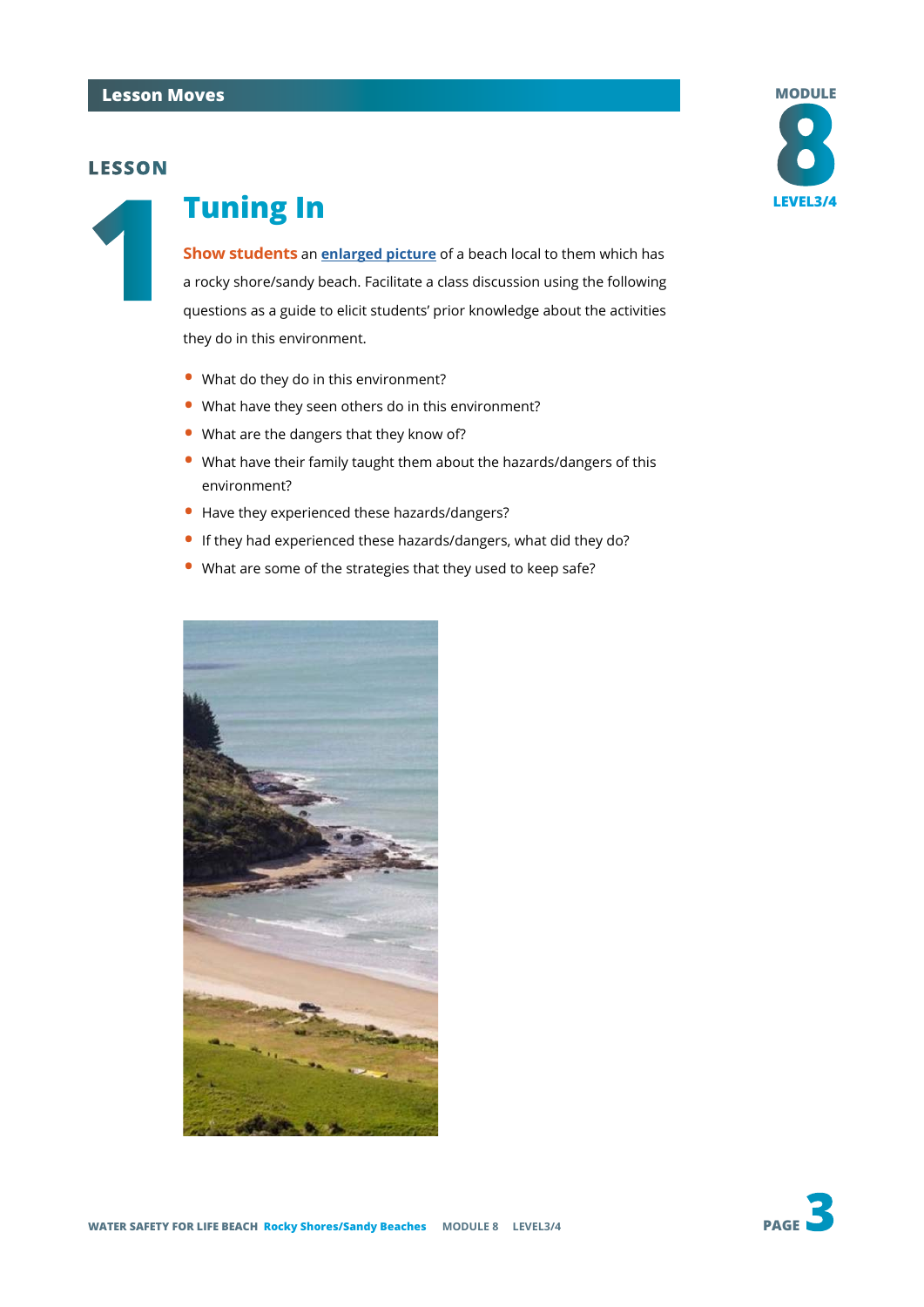#### **Activity: Venn Diagram**

In pairs, ask students to compare and contrast the similarities and differences between the rocky shore and sandy beach environments. They can use the questions above to prompt their thinking. Once complete, ask students to share their ideas with the rest of the class. The teacher can record any possible dangers the students have listed for these environments and their corresponding strategies to assist with the students' inquiries for this module.

#### **Activities at the rocky shore could include:**

- Swimming/bombing
- Surfing/boogie boarding
- Collecting kaimoana
- Diving
- Fishing off the rocks
- Drag netting in the surf
- Surfcasting
- Playing touch on shore
- Beach launching or retrieving a boat
- Paddling a waka ama

#### **Dangers they need to learn about**

- Rips
- Waves
- Tides
- Wind (Hypothermia)
- Walking across the rocks
- Rocks
- Dragged or dumped on rocks
- Slipping off rocks
- Taking too much kaimoana
- Holes/Sand bars

#### **Strategies**

- Knowing how to read weather and wind maps
- Knowing how to identify rips and what to do if caught in one
- Knowing about wave action and set waves
- Knowing how to read sets of waves and where waves are breaking
- Never diving alone
- Knowing when the tides are (rock fishing)
- Swimming between the flags



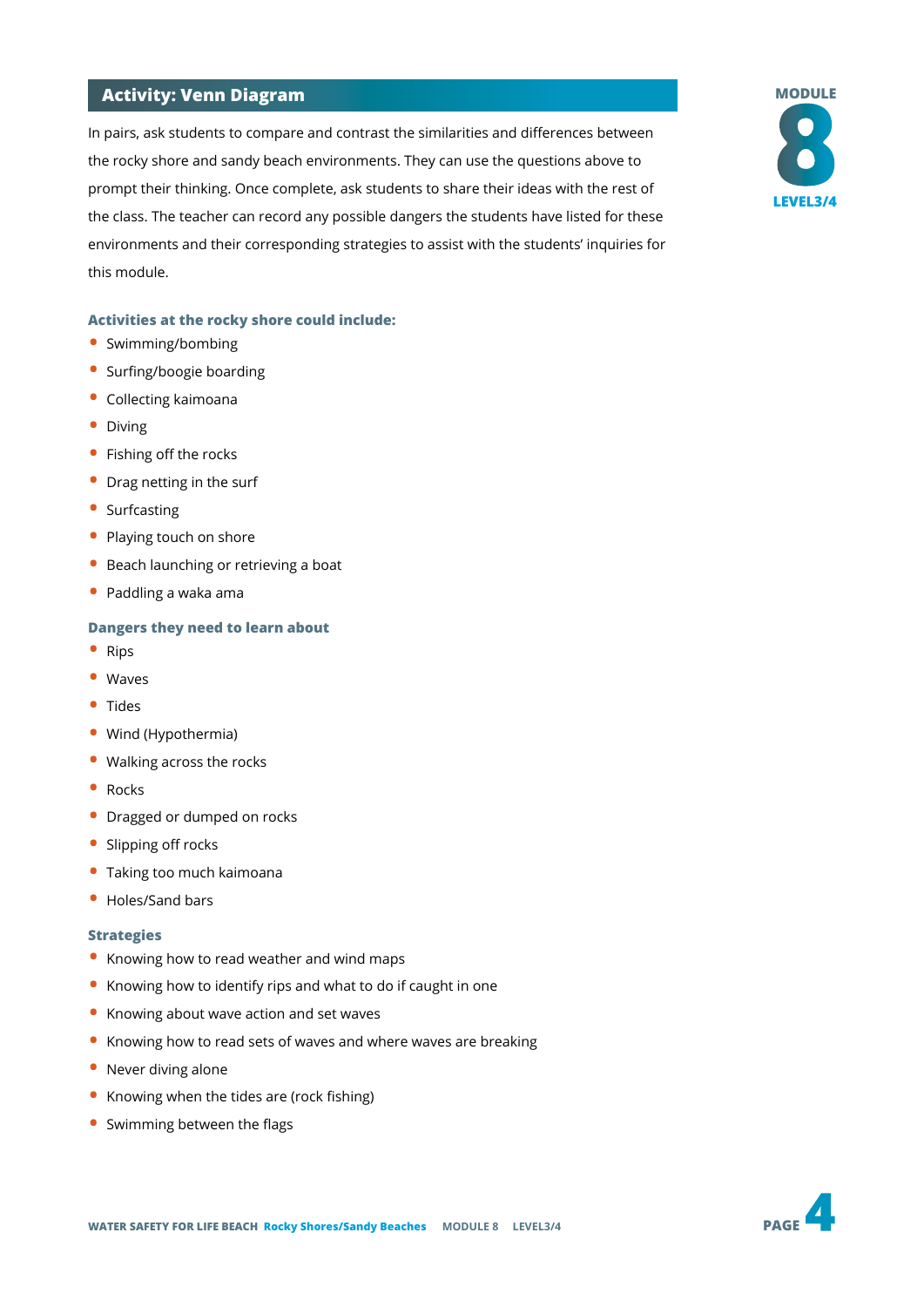#### **LESSON**



## **Finding Out/ Sorting Out**

**Introduce the inquiry questions:** What dangers are present in the beach environment? How do we keep ourselves safe before, during and after activities in that environment?



**Discuss** the hazards/ dangers discussed in the previous lesson and explain that students must choose one of these to investigate further. Ask the students to form groups of two or three to conduct the inquiry together with. Encourage each group to try to choose a different area to investigate to insure widespread coverage – allowing each group to share a different inquiry topic to the class than their peers – resulting in distributed knowledge sharing (the teacher could write each danger on a piece of paper

and distribute through a lucky dip type system if desired). **Ask students** to develop questions specifically related to their chosen danger/ hazard to investigate.

#### **Examples of more specific questions:**

- How does the sun change our skin?
- What is a rip?
- What causes a rip?
- What can people do to survive a rip?
- How can people avoid rips?

#### **Activity: Reading the Weather**

**Explain** to the students that being able to read weather maps is an important life skill particularly when planning a trip to the beach. **Ask the students:** How can reading weather maps help us when planning a trip to the beach? How can this help to minimise potential hazards/dangers we may encounter at the beach? **Show** the students the **[Metservice Weather](http:// Metservice Weather Website)  [Website](http:// Metservice Weather Website)** and discuss the **[Weather Icons Key](https://about.metservice.com/our-company/learning-centre/weather-icons-explained/)**.



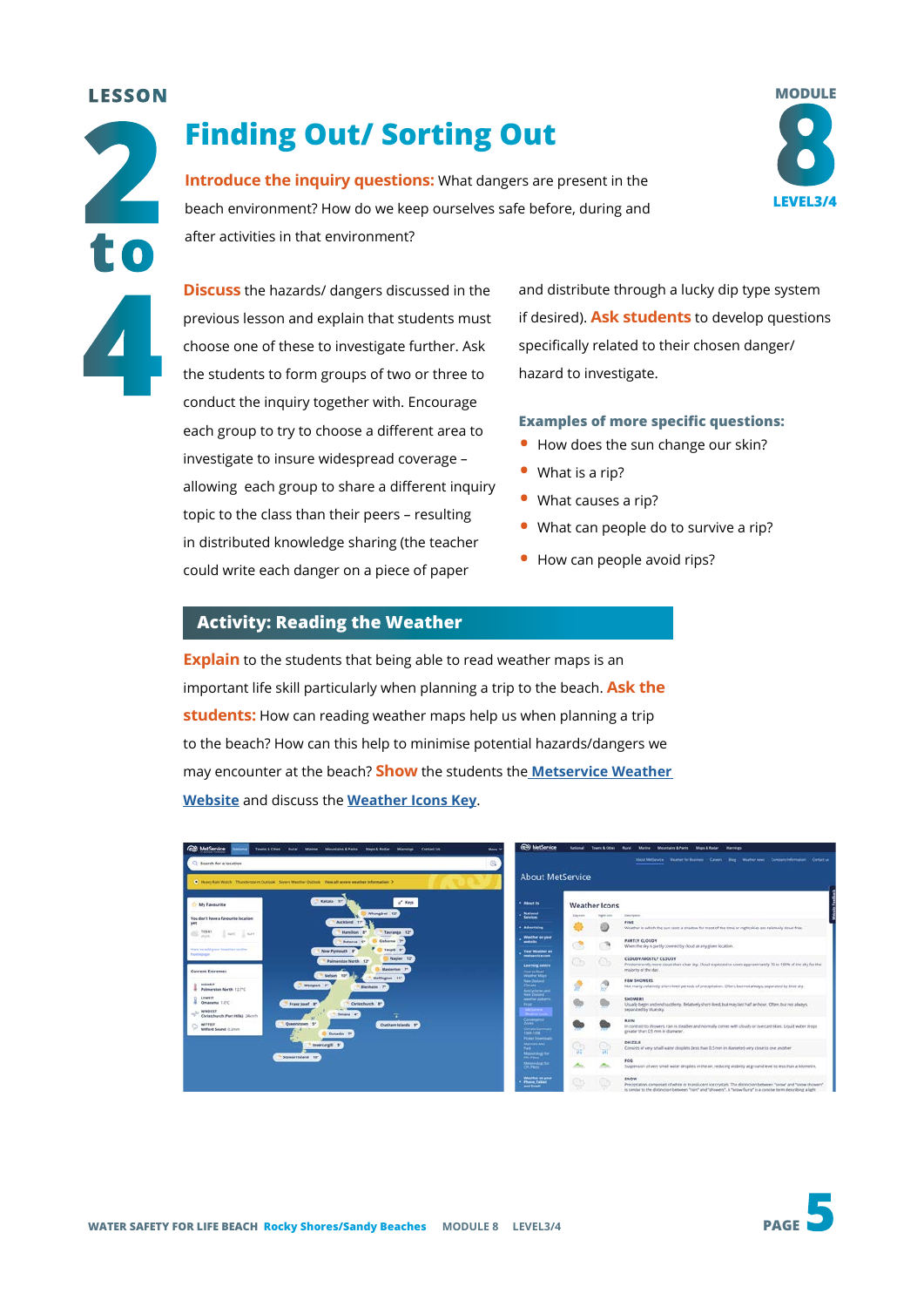Use the information on the metservice website to predict what the conditions will be like at the beach. **Show** the students the **[Marine Surf](https://www.metservice.com/marine/regions/northland/surf)** area of the website and see if our predictions match what's on the site. **Discuss** how people could use this website to minimise risks when planning a trip to the beach.





#### **Researching & Collecting Relevant Information**

Students to organise their own way of collecting and sorting information taking into account the following:

- Tools we will use to research
- People we can ask for help
- Where we will keep our research
- Possible ways we will present our research

Once students have collected research, they must sort through it using the following questions as a guide:

- What information helps answer my questions?
- Do I need to find out more information to answer the question?
- What are my questions now?
- How have they changed?
- What changes do I need to make to my inquiry?